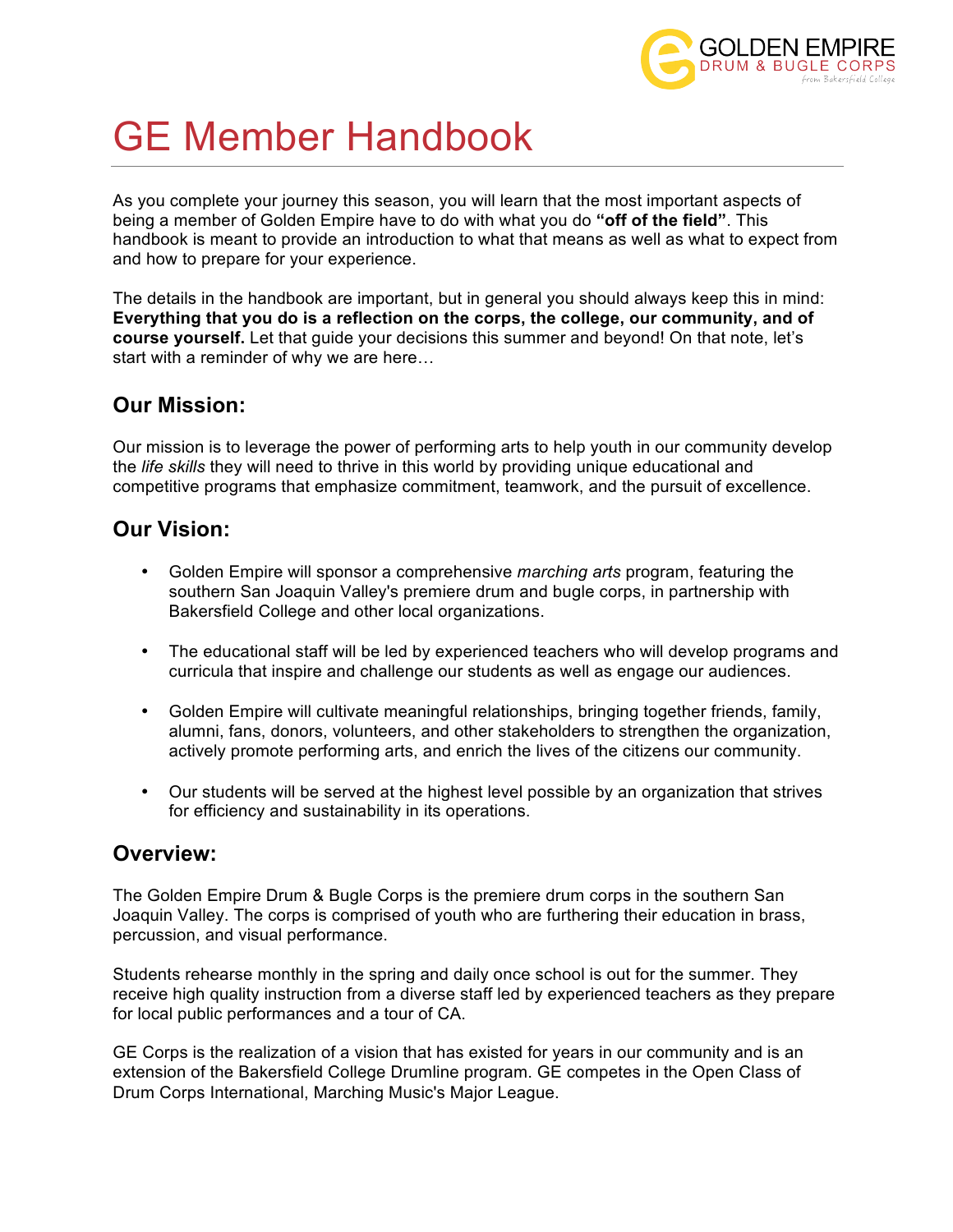

## **Tour Conduct**

Golden Empire Drum & Bugle Corps members are expected to behave in a respectable manner at all times. You are representing the corps, Bakersfield College, and our community.

## **Housing Sites**

**When housing at a residential site,** be respectful of your location and neighbors around you. Respect the hosts who are housing you by maintaining good manners, language, and etiquette. The host families are not your parents and do not clean up for you. **Leave the site cleaner than you found it.**

**When housing at school sites** the same rules apply as housing with hosts. Treat the facility with the utmost respect. Specific rules to follow:

- Only water is allowed in the gymnasium (no other food or drink)
- NO SMOKING at any time at a school site
- Carry your luggage in the gymnasium to avoid leaving marks
- Always stay in the allotted areas
- Be respectful of other groups that may be using the facility
- Always wear appropriate & non-offensive clothing
- T-shirts MUST be worn when indoors and when not rehearsing
- Lights out means it is time to sleep. Be quiet and get some rest.
- When showering in gym locker rooms, be respectful of others' personal space
- Use locker rooms and bathrooms for showering and personal hygiene (brushing teeth, etc.)
- Be respectful of others and yourself at all times

## **Uniform Rules**

When in uniform you are the embodiment of the Golden Empire Drum & Bugle Corps. Represent yourself with pride and integrity. **The following rules apply when in uniform**:

- You may only drink water, no other food or drink
- Avoid sitting anywhere except the bus or stadium stands
- Never use inappropriate language or suggestive behaviors
- NO SMOKING

#### **Other rules that pertain to the overall look of the corps:**

- Keep hair clean and neat (Long hair must be put up securely inside your shako)
- Facial hair must be kept neatly trimmed
- Wear proper undergarments under the uniform: shirt, underwear, and socks
- Limit earing use to one small stud in each ear (uniform colors only)
- Horns and shoes must be polished before every performance
- The Corps Director reserves the right to make and/or change these policies at any time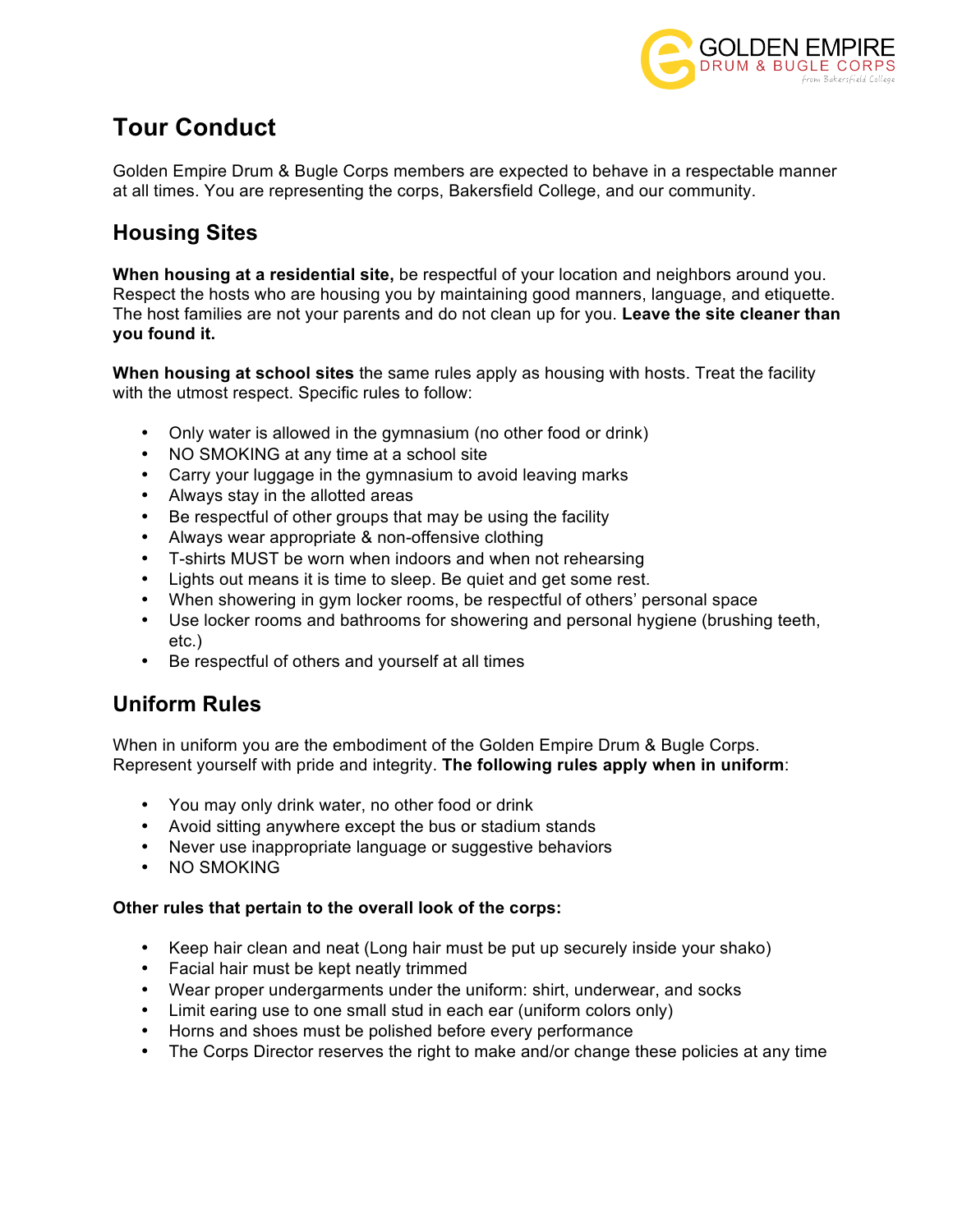

## **When Traveling on the Road**

When riding on the corps bus, remember that other vehicles/people can see inside our buses. Be aware of your actions at all times. Maintain appropriate behaviors and voice volume so members who want to sleep can do so without disruption.

If the bus convoy makes a stop, you may or may not be able to get off the bus to stretch and/or use the restroom. These stops must be as short as possible, **and you must be on the bus when it is ready to travel.** Corps members are not permitted to make purchases during these stops unless otherwise announced by the corps director.

#### **Drugs and Alcohol**

The Golden Empire Drum & Bugle Corps has a strict policy when it comes to drugs and alcohol: All members will abide by the laws of the state of California relative to the use of alcohol and chemical substances as well as Bakersfield College rules and regulations.

Golden Empire is opposed to any type of drug use except in the case of **necessary medical reasons** by any of its staff, members, or volunteers.

Golden Empire expects all members, staff, and volunteers to retain a state of mind and physical condition that allows them to perform their assigned duties and responsibilities in a competent and safe manner.

Golden Empire strictly forbids any members, staff, and volunteers to have drugs, drug paraphernalia, or alcohol on school grounds or in our vehicles or to provide or distribute these said items to underage individuals. Any member, staff, or volunteer associated with Golden Empire Drum & Bugle Corps violating these rules will be subject to state regulated laws and regulations and may be dismissed from the corps immediately and face legal repercussions.

#### **Injury and Illness**

In the event a member has an illness or is injured and is unable to attend, rehearse, or perform, they must inform their section leader and staff member as soon as possible. The corps director will be notified immediately to address the situation. You must inform the appropriate staff members to be excused from a rehearsal or performance.

#### **Electronic Devices**

Cell phones or other electronic devices are not to be used during rehearsals or performances. The corps director can make an exception during rehearsal if necessary. Try to keep electronic use to a minimum and find a balance between staying in touch with your friends and family back home and spending time with your corps family.

#### **Leaving the Tour**

Except for family emergencies or school obligations, you will not be allowed to leave when on tour. Exceptions can be made but will have to be reviewed and cleared by the corps director and the staff. You have made a commitment to Golden Empire and are expected to honor that commitment.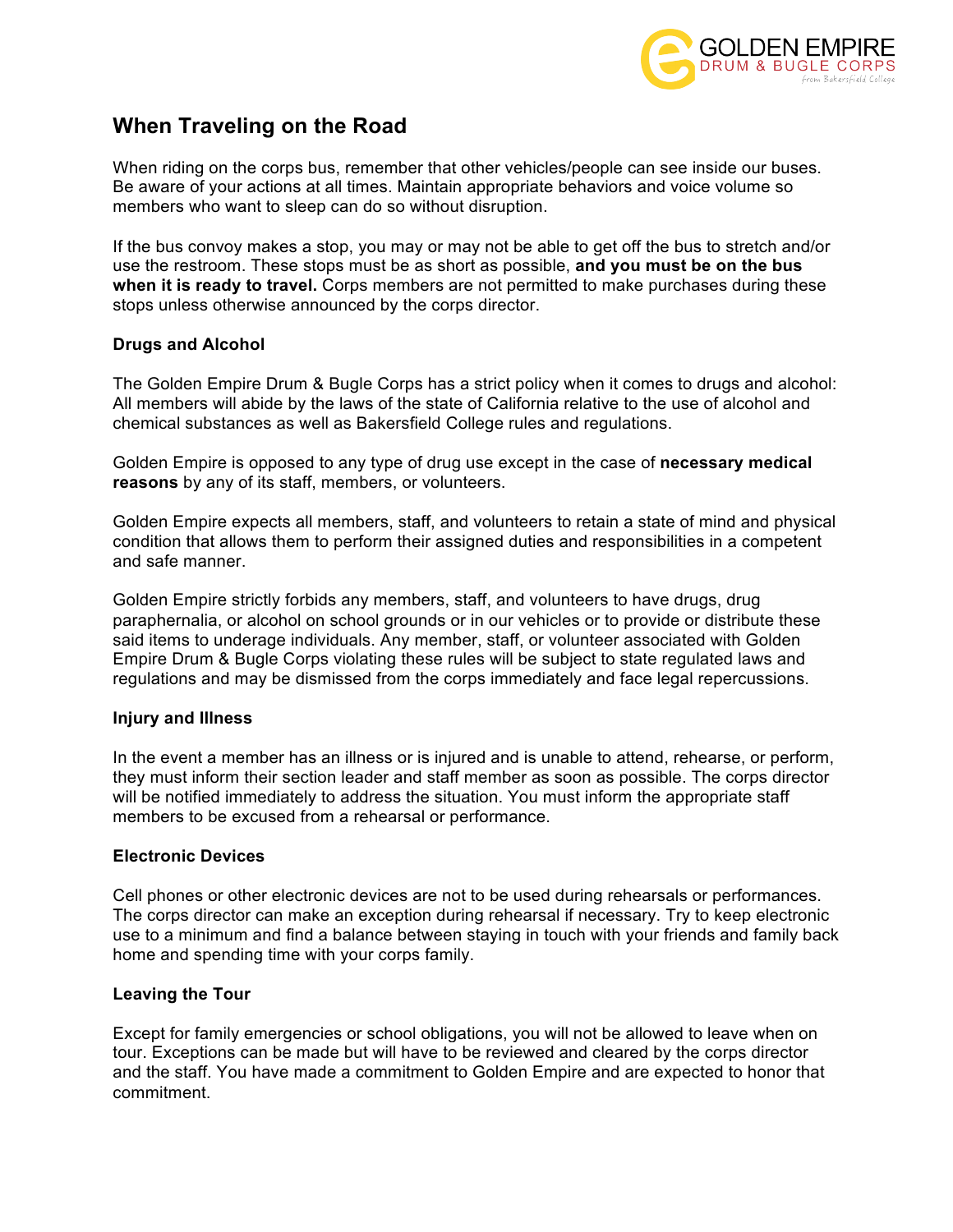

#### **PDA**

Public Displays of Affection (PDA) are not tolerated when traveling with the corps.

#### **In Case of Emergencies**

In case of an emergency contact the corps director: Tim Heasley (661) 900-0989

#### **Your Commitment to the Corps**

We are proud that you have chosen Golden Empire Drum and Bugle Corps as your performing arts ensemble. We will do everything to ensure that your experience is of quality, integrity, and safety for all members of the corps. In turn we expect you to conduct yourself with the same integrity and be proud of who you are and what you represent. We also expect that you will maintain your obligations financially to allow this corps to provide quality instruction, staff, housing, transportation and the food preparation you deserve.

## **Sample Packing List for Tour**

- Sleeping bag
- Pillow
- Light blanket or sheet
- Small/Medium suitcase or duffle bag
- Backpack
- 1-gallon water jug (MADATORY!!!)
- Hat
- Sunglasses with UVA/UVB protection
- Sunscreen, SPF 30 (or higher)
- Prescription medication needed for the duration of tour
- Toothpaste and toothbrush
- Shaving cream and razor (if needed)
- **Deodorant**
- Shampoo/conditioner and other hair products
- Make-up (if required)
- Towel & bath sponge
- Flip flops for shower (must wear in showers)
- Socks for tour (enough for all days)
- 1 long sleeve t-shirt
- Underwear (enough for all days plus a few extra)
- Comfortable rehearsal shorts
- Athletic pants
- Shoes to rehearse (you may want 2 comfortable pairs)
- Waterproof poncho or jacket (lightweight)
- Clothes for free days
- Rehearsal supplies (i.e. pencils, etc.)
- Plastic bag to put dirty clothes in
- Mobile phone and charger
- Wallet with identification, credit card/money, any medical information